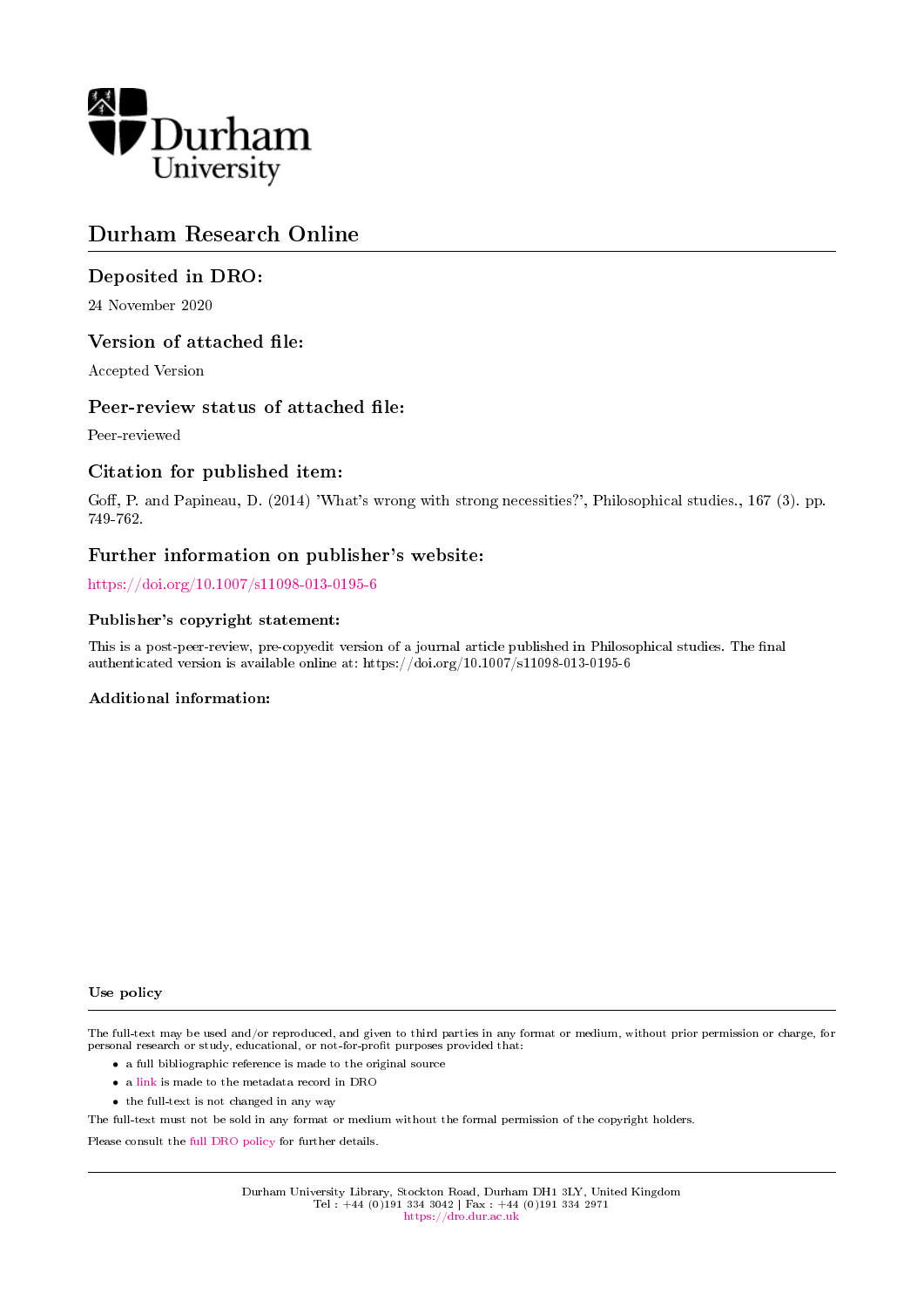# **What's Wrong with Strong Necessities? Philip Goff and David Papineau**

## **1 The Significance of Strong Necessities**

**1.1 Conceivability and Possibility**David Chalmers' challenge to physicalism has dominated the philosophy of mind for the last seventeen years. His 1995paper 'Facing up to the Problem of Consciousness' and his 1996 book The Conscious Mind reinvigorated the debate between physicalists and dualists. But Chalmers' mature attack on physicalism appeared over a decade later in his extensive 2009 paper 'The Two-Dimensional Argument against Materialism', reprinted in this volume.

Chalmers' argument against a posteriori physicalism starts with the conceivable separation of mind and brain. It makes conceptual sense that a being that who shares all my physical properties should nevertheless have no conscious life. Zombies are conceivable.

Chalmers then aims to move from the conceivability of zombies to their metaphysical possibility. If this move is granted, it follows that physicalism is false. If it is metaphysically possible that a being share my physical properties but not my conscious properties, then my physical properties cannot metaphysically determine my conscious ones. But obviously the move from conceivability to possibility cannot be immediate. As Kripke's work made clear, a statement can be conceivably true and yet not possibly true: 'Water is not  $H_2O'$  is conceivably true and yet is true at no metaphysically possible world.

However, Chalmers claims that there is a further aspect to Kripke's work, which implies that any statement that is conceivably true, even if it is not possibly true, expressesa genuine possibility: 'Water is not  $H_2O'$  is true at no possible world, and yet that sentence expresses the genuinepossibility in which the colourless, odourless stuff in oceans and lakes is not  $H_2O$ . Similarly, there is no possible world at which 'Hesperus is not Phosphorus' is true, and yet that sentence expresses the possible situation in which the star seen in the morning is different from the star seen in the evening. (The two-dimensional framework spells out the exact relationship between these sentences and the possibility allegedly expressed – we will explain the two-dimensional framework below.)

Chalmers advocates a general principle according to which every conceivably true sentence expresses a genuine possibility. He then goes on to show that the genuine possibility expressed by sentences about zombie worlds is sufficient to refute physicalism.

**1.2 Strong Necessities**Butis it a general principle that every conceivably true sentence expresses a genuine possibility? Why should there not be some brutely a posteriori necessary truths—'strong necessities' whose falsity is conceivable yet where no genuine possibility corresponds to the conceived falsity? Take 'Cicero = Tully', for example. The falsity of this claim is clearly conceivable. Yet it is by no means obvious that this conceivability points to any genuine possibility. Why can't we simply frame the thought that Cicero . . . is-not . . . Tully, even though there is no way of construing this thought as other than a straight impossibility?

If brute necessities of this kind are to be ruled out, it must be because, for any a posteriori necessity, the terms involved have extra content in addition to their referent. 'Water' does not just refer to H<sub>2</sub>O, but expresses the property of being the colourless, odourless liquid in oceans and lakes. 'Hesperus' does not just refer to Venus, but expresses the property of beingthe heavenly body visible in the evening. It is these extra contents that allow us to construct 'surrogate' possibilities of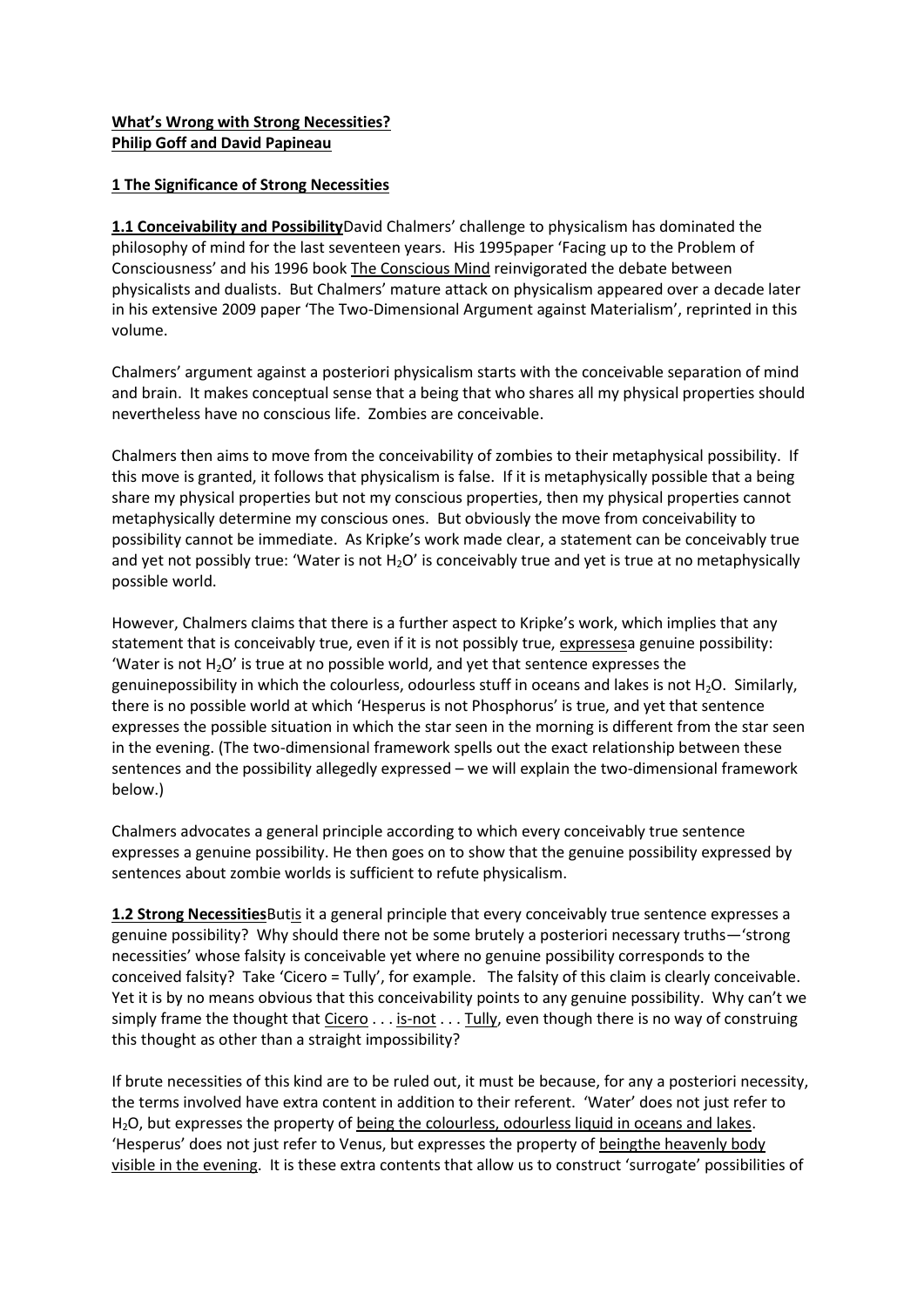dissociation alongside the necessities that water is  $H_2O$  and Hesperus is Phosphorous. (The extra contents correspond to Chalmers' 'primary intensions'—again we will explain all this in more detail below.)

But why, to press the question, should there always be such extra content? Why shouldn't some terms simply refer directly to their referent, and stop at that? Call a term or a concept 'radically opaque' if and only if itdoes not reveal any substantive information about its referent. If there are two distinct but co-referring radically opaque terms, then putting them together with an identity sign between them would give rise to a strong necessity. Perhaps 'Cicero is Tully' is like this: its falsity is conceivable—because there is not enough a priori accessible information about 'Cicero' and 'Tully' to know without empirical investigation whether or not they are identical—but there is also not enough extra content to produce a 'surrogate possibility' that Cicero is not Tully. It seems like Chalmers owes us an argument here as to why there couldn't be such strong necessities formed withradically opaque terms.

Chalmers sometimespresents his view as endorsed by Kripke in Naming and Necessity (Chalmers 1996 p. 149, 2010 p. 171). But there is very strong textual evidence that Kripke was perfectly open to the possibility of strong necessities involving radically opaque terms, and that his own antiphysicalist argument at the end of Naming and Necessityproceeds differently from Chalmers' (Papineau 2007). In any case, something more than an appeal to authority is needed for a principle that promises to refute mind-brain physicalism.

At this point, much of the literature degenerates into debates about cases. Defenders of strong necessities offer examples designed to show that, outside of the mind-body case, there are strong necessities involving radically opaque terms: plausible examples of radically opaque terms include proper names, demonstratives, and observational terms. Chalmers responds, in each case, by proposing extra content for the alleged radically opaque terms which could be used to form surrogate possibilities, for example, arguing that 'Cicero' is a priori associated with the property of being the individual causally connected in the right way with the term 'Cicero'.

But this debate about cases is inevitably inconclusive. For one thing, it is unclear, to say the least, what principles govern the attribution of such extra content to terms. And in any case there is no reason why this debate should decide the issue. Suppose it were agreed on all sides that there are no strong necessities outside the mind-brain context. Why shouldn't it still be open to a posteriori physicalists to hold that mind-brain necessities are an exception? Why shouldn't they argue that there is something special about the way we refer to phenomenal properties that yields, unusually, radically opaque concepts and so conceivabilities unaccompanied by any corresponding real possibility?

**1.3 The Argument from Modal Monism**As Chalmers himself recognizes, a convincing case against strong necessities needs some principled basis. He aims to provide this at the end of 'The Two-Dimensional Argument against Materialism', in the section on 'Modal Rationalism'. The thrust of the argument is that admitting strong necessities would prevent us from giving a unified account of both metaphysical and epistemic modality.

Chalmers' thought is this. We start with one simple space of logically possible worlds: all the worlds that are conceivable. Then for each statement we can define a 'primary intension' and a 'secondary intension'. Intensions for statements are functions from worlds to truth values. The primary intension is true at a world if the statement comes out true if that world is taken to be a way the world actually turns out to be: if we consider the world where the colourless, odourless stuff in oceans and lakes is XYZ as a way that actual world has turned out, then 'Water is  $H_2O'$  is false. The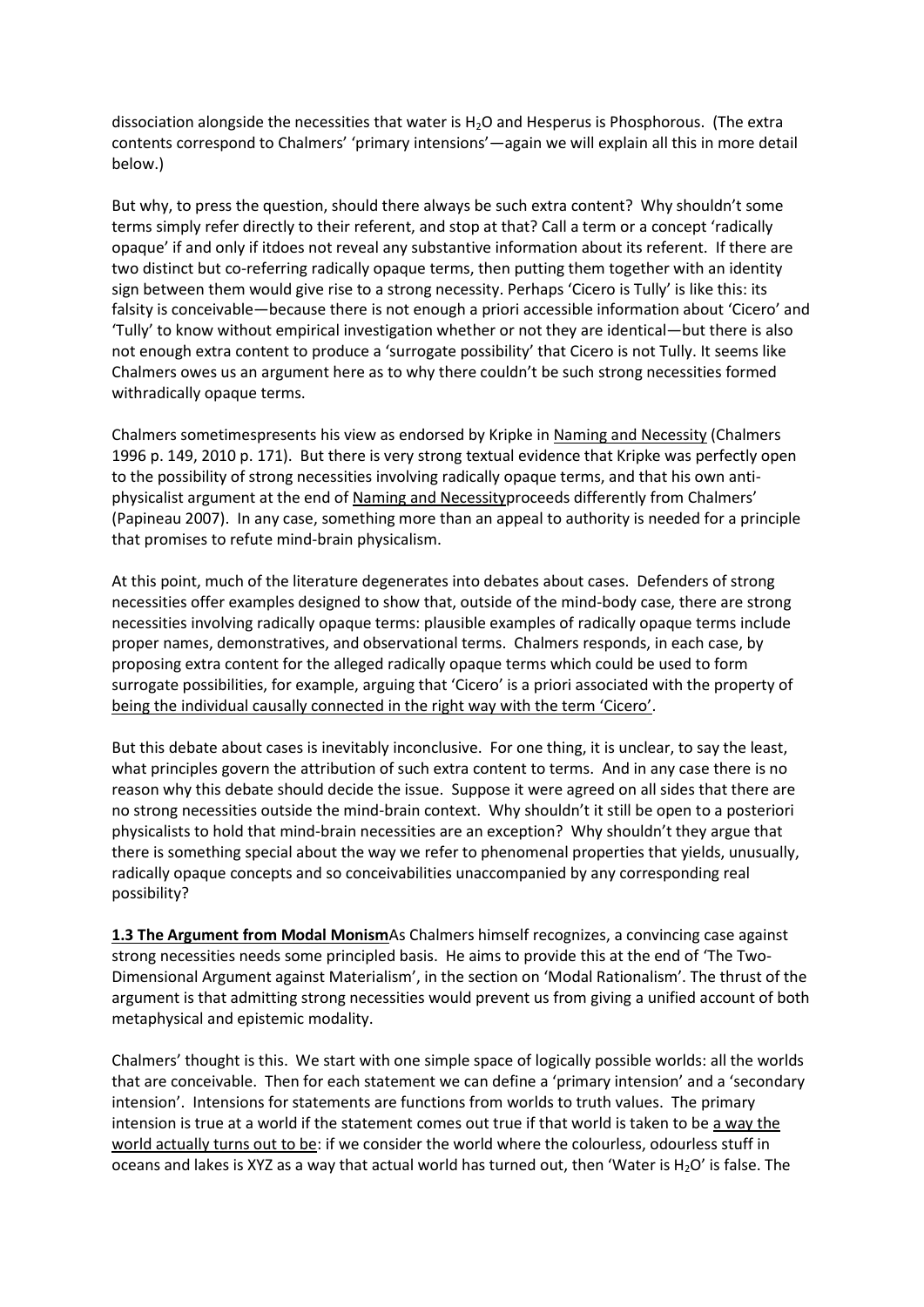secondary intension is true at a world if the statement comes out true if that world is considered as a way the world isn't but might have been (which involves bearing in mind the empirical facts about how the actual world is): if we consider the world where the colourless, odourless stuff in oceans and lakes is XYZ as a way things might have been (whilst bearing in mind that the actual colourless, odourless stuff in oceans and lakes is  $H_2O$ ) 'Water is  $H_2O'$  remains true.<sup>1</sup>

Chalmers hopes that this apparatus can allow us to explain both metaphysical and epistemic necessity in terms of the same space of possible worlds: a statement is epistemically necessary if and only if its primary intension is true at all worlds, and metaphysically necessary if and only if its secondary intension is true at all worlds. But note that this uniform explanation would be blocked if there were any strong necessities. If there is no possible world where 'Cicero ≠ Tully' is true, then we cannot explain its epistemic possibility in terms of the truth of its primary intension at that world.

Of course, we could still posit two different spaces of worlds—the 'scenarios' corresponding to what is conceivable, and the possible worlds corresponding to what is genuinely possible—and then trivially analyse epistemic necessity as truth at all 'scenarios', and metaphysical necessity as truth at all genuinely possible worlds. But Chalmers argues that this would lose the simplicity of the uniform explanation, since it requires the arbitrary postulation of a limited range of metaphysically possible worlds which is narrower than the familiar space of epistemically possible worlds. If we allow for strong necessities, we must be 'modal dualists' committed to two different spaces of worlds rather than 'modal monists'.

Opponents may respond that this loss of simplicity is only to be expected, given that metaphysical and epistemic modality are quite different. But Chalmers does not accept that there is a deep divide here. From his point of view, both kinds of modality are grounded in what is conceivable, with a little twist added by secondary intensions. As he puts it:

Epistemic possibility involves what conceivably might be the case, and subjunctive possibility involves what conceivably might have been the case. Both are ultimately grounded in what it is rationally coherent to suppose (2010 p. 187).

Neither of us ispersuaded by the argument against modal dualism and strong necessities, but for different reasons. And so at this point the co-authored paper branches into two distinct pieces, each written by (more or less) one author.

Philip Goff, author of section 2, is happy to accept that there is indeed a close link between metaphysical modality and conceivability, but holds that this link need not rule out strong necessities.

David Papineau, author of section 3, doesn't think that metaphysical modality has anythingto do with conceivability in the first place, and so denies the initial motivation for the argument against strong necessities.

# **2 Stress-Free Modal Dualism by Philip Goff**

1

2.1 Transparent and Opaque Conceptions What Chalmers finds stressful about modal dualism is its supposed commitment to a primitive notion of metaphysical modality which cannot be analysed in terms of conceivability. But modal dualism need not have this troubling feature. I will now describe a kind of modal dualism, which I will call 'stress-free modal dualism', which does not involve a

 $^1$  Chalmers takes worlds considered as actual to be 'centred worlds' (Chalmers 2010, pp. 546-7), but we will put this detail to one side for the sake of keeping things simple.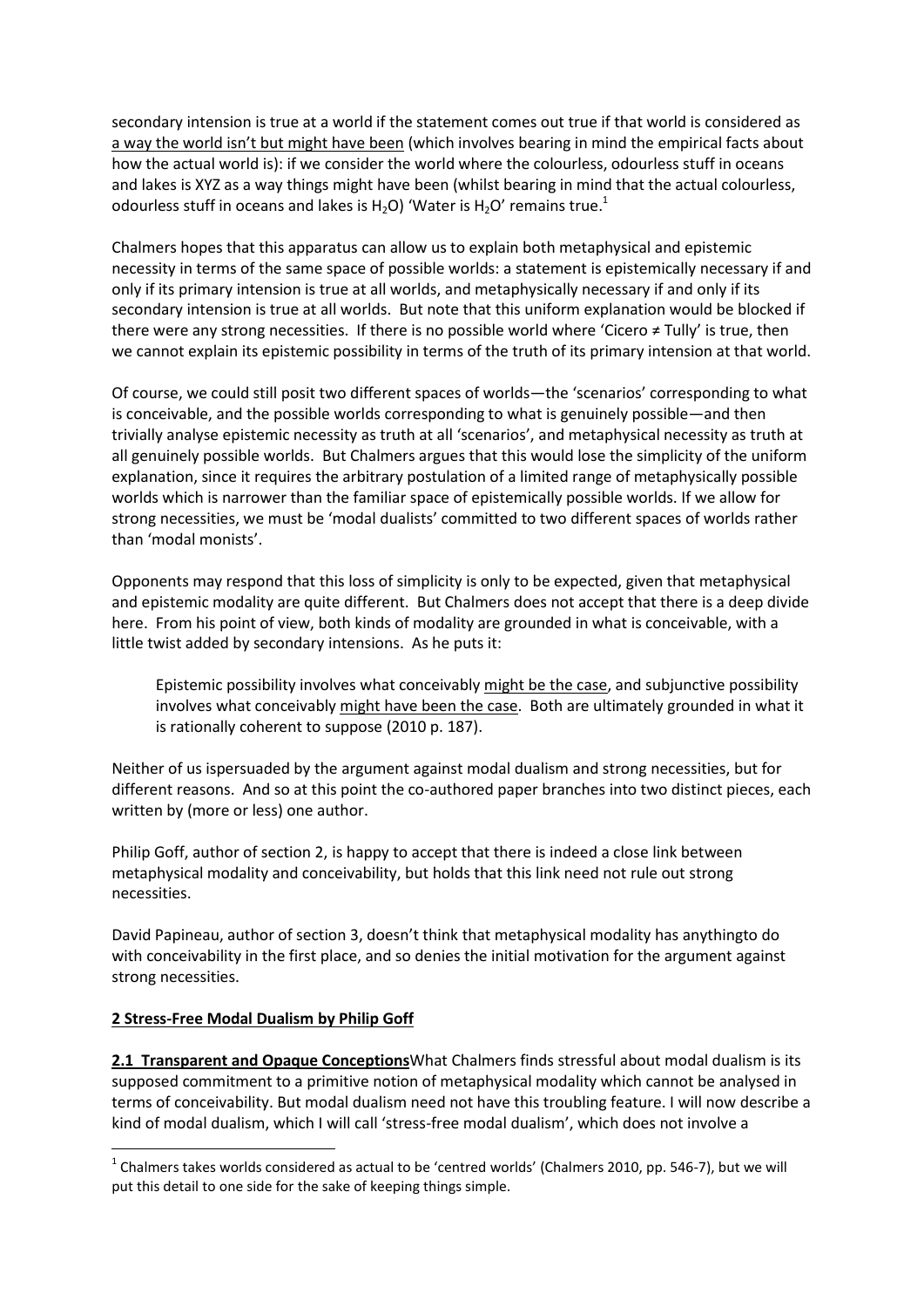commitment to primitive metaphysical modality that can't be analysed in terms of conceivability. So even if Chalmers is right that we ought not to believe in primitive metaphysical modality, we can still be modal dualists.

At the heart of stress-free modal dualism is the distinction between transparent andopaque conceptions. The rough and ready definition of a transparent conception is as follows: you're having a transparent conception if and only if you know what you're conceiving of. More precisely we can say a transparent conception only involves concepts such that:

- (i) If the concept refers to a property, then it reveals what it is for an object to have that property (i.e. it is a priori for someone possessing the concept, in virtue of possessing the concept, what it is for an object to have that property).
- (ii) If the concept refers to an object, then it reveals all the essential properties of that object (i.e. for any essential property P of the object referred to O,it is a priori for someone possessing the concept, in virtue of possessing the concept, both what it is for an object to have P, and also that P is an essential property of O).
- (iii) For any two object-denoting concepts, X and Y, it is a priori whether or not X and Y co-refer.<sup>2</sup>

To conceive of a Euclidean sphere as such is to have a transparent conception: the concept*Euclidean sphere* reveals what it is for an object to be spherical in Euclidean geometry(for an object to spherical in Euclidean geometry is for it to have all points on its surface equidistant from its centre). If I go on to think of a Euclidean sphere as *David's favourite shape* then my conception ceases to be transparent: the concept *David's favourite shape*does not reveal what it is for an object to have the quality it denotes.

The stress-free modal dualist believes in two modal spaces: a narrow space of metaphysically possible worlds, and a broader space of epistemically possible scenarios. But crucially the distinction between the two modal spaces is defined in epistemic terms. The scenarios are the worlds that can be conceived of tout court, whilst the metaphysically possible worlds are those which can be conceived of under a transparent conception. We might say that the scenarios are the 'merely'conceivable worlds, whilst the metaphysically possible worlds are the 'really' (as in 'real' beer)<sup>3</sup> conceivable worlds—that is, those worlds which remain conceivable when we know what we're conceiving of.

It is conceivable that water is not  $H_2O$ , but this conception does not correspond to a genuine possibility. According to the stress-free modal dualist, this is because when one conceives of water as *water* one is not having a transparent conception: the concept *water* does not reveal the essence

 $\overline{a}$ 

 $2$  It is not clear that we can have a transparent concept of a particular object, because it is not clear that we can give sense to the notion that there is something to be understood that constitutes *what it is for, say,particular electron x – as opposed to particular electron y – to exist* (even though electrons have essential properties, such properties do not serve to distinguish one particular electron from another). The notion of a transparent conception seems to make sense for concepts which denote properties and kinds, but not for concepts which denote particulars (unless something like Leibniz's view is true according to which a particular object has a real definition).However, we can distinguish amongst conceptions involving object-denoting concepts,between those which are transparent and those which involve opacity. Insofar as we have involved in our conception two object-denoting concepts, 'X' and 'Y', such that we don't know a priori whether or not 'X' and 'Y' co-refer, to that degree our conception involves opacity: there is something we don't know about the scenario we are conceiving of, i.e. we don't know whether or not X is identical to Y. This is why stipulation (iii) is required in the above definition of a transparent conception.

 $3$  The point being that beer that's not 'real' is not fake, just not 'the genuine article.' Thanks to Daniel Hill for suggesting that there should be a little clarification here.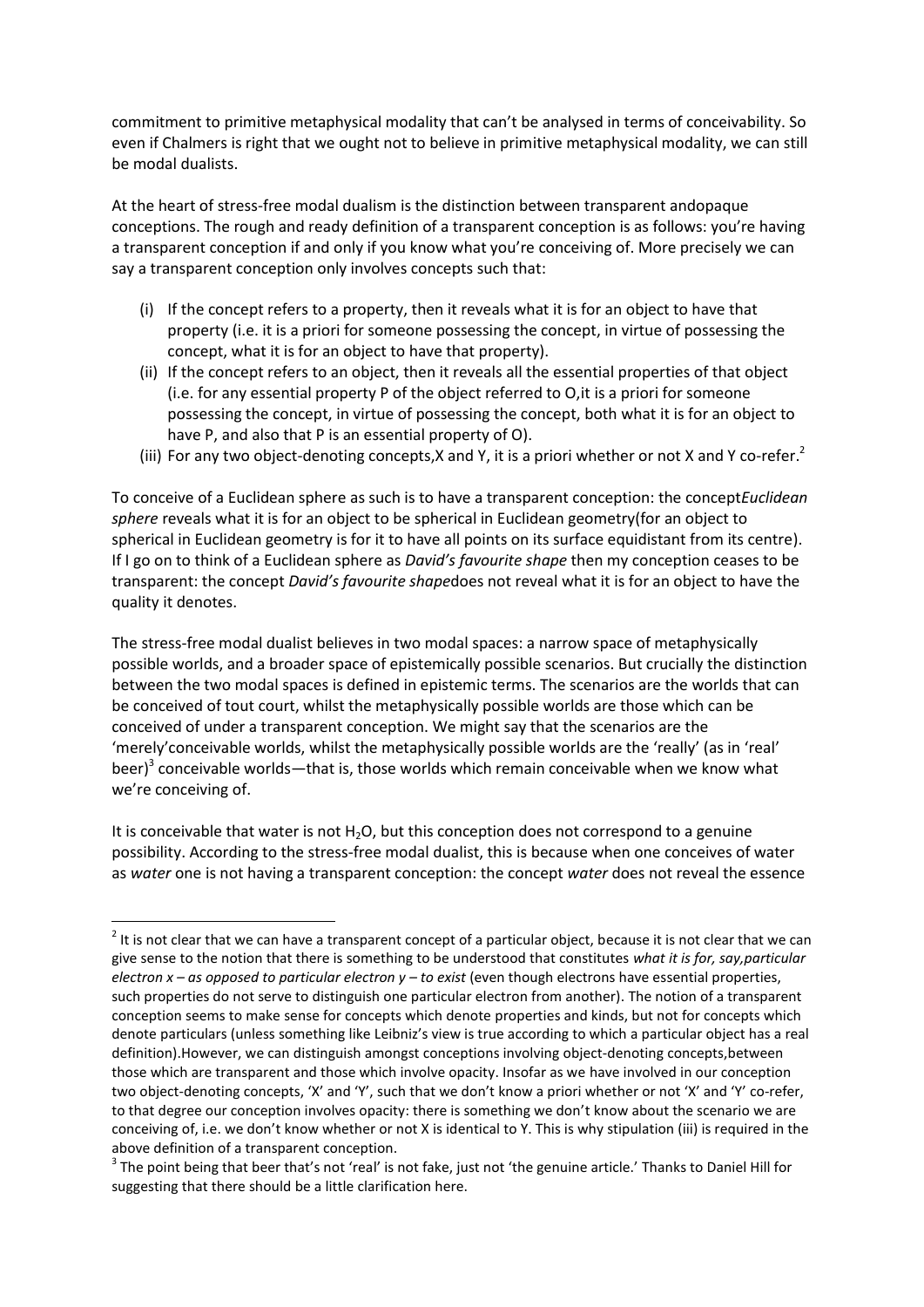of its referent. If the same state of affairs is thought of under a transparent conception, i.e. thought of as  $H_2O$  is not  $H_2O$ ,<sup>4</sup> it ceases to be conceivable.

It is conceivable that there be a million-sided object, and this conception does correspond to a genuine possibility. According to a stress-free modal dualist, this is because when one conceives a million-sided object—without characterising the object in any more detail—one is having a transparent conception: someone who possesses the concept *million-sided object*knows what it is for an object to have a million sides.<sup>5</sup>

For the stress-free modal dualist, metaphysical possibility just is conceivability under a transparent conception. Clearly this form of modal dualism doesn't involve a primitive notion of metaphysical modality: metaphysical possibility is just a more determinate form of conceivability.<sup>6</sup>

**2.2 Modal Monism Versus Stress-Free Modal Dualism** How do we decide whether Chalmers-style modal monism or stress-free modal dualism is true? Note that both of them avoid the stress of a commitment to primitive metaphysical modality. One might think we should still go for Chalmersstylemodal monism for reasons of economy: we only have to believe in a single space of worlds. However, I don't think economy should be a concern here, as neither view ontologically commits to the fundamental existence of worlds or scenarios. Both Chalmers-style modal monism and stressfree modal dualism reduce possibility to conceivability: for there to be a world/scenario is for that world/scenario to be conceivable (according to stress-free modal dualism, for there to be a scenario is for that scenario to be merely conceivable, for there to be a metaphysically possible world is for that world to be really conceivable). The only concern is that we have an analysis that captures the space of what is conceivable.

Chalmers-style modal monism will be inadequate if there are radically opaque terms or concepts, or at least if there are distinct but co-referring radically opaque terms or concepts. As was explained in section 1, if 'Cicero' and 'Tully' are radically opaque terms—if neither expresses non-trivial properties of its referent—then we can put them together with an identity sign between them to form a strong necessity.

But the existence of radically opaque terms is not a problem for the stress-free modal dualist. The fact that *Cicero is not Tully* is conceivable but not possible is to be explained in terms of the opacity introduced into the conception by the concepts involved. Perhaps 'Cicero' and 'Tully' are radically opaque, i.e. do not reveal any substantive information about their referents. Perhaps 'Cicero' and 'Tully' are merely *mildlyopaque*: each reveals a substantive accidental property of its referent—from which a 'surrogate' possibility can be constructed (see section 1.2)—but there is not enough a priori accessible information to know that the two terms co-refer. In the former case, 'Cicero is Tully' is a strong necessity, in the latter case it isn't. Either way, the stress-free modal dualist has no difficulty.<sup>7</sup>

**.** 

<sup>&</sup>lt;sup>4</sup> Actually, it is not obvious that to conceive of water as H<sub>2</sub>O is to have a transparent conception of water: it may be that our chemical concepts refer by description. In this case, we can imagine replacing the concept of water with a concept of  $H_2O$  that conceives of it in terms of its intrinsic nature.

 $<sup>5</sup>$  I develop this framework in greater detail in Goff MS.</sup>

 $^6$  This reduction of possibility to conceivability would be straightforwardly circular if we rely on a modal conception of essence (as a transparent conception involves knowing the essence of an object). Hence the stress-free modal dualist must ascribe to a definitional, rather than a modal, understanding of essence (see Fine 1994 for this distinction).

 $<sup>7</sup>$  For more on the difference between transparent, mildly opaque and radically opaque concepts, see Goff</sup> 2011 and Goff MS.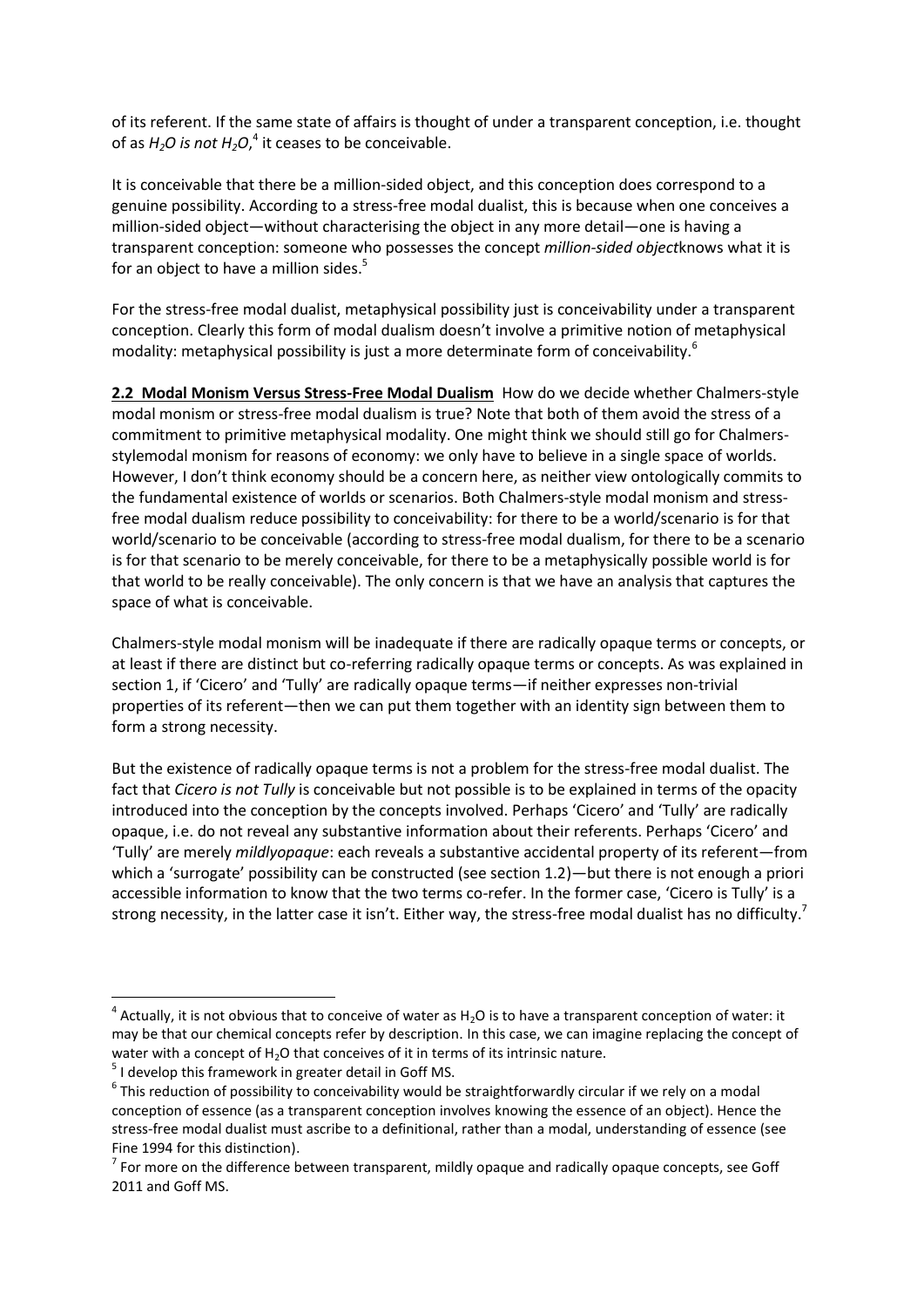If we want to analyse metaphysical possibility in terms of conceivability, then whether we go for Chalmers-style modal monism or stress-free modal dualism will at least in part depend on whether or not there are radically opaque terms or concepts.

**2.3 Back to the Impasse**We are back then to the impasse, and the long sequence of suggested counterexamples. Chalmers' opponents propose strong necessities involving radically opaque terms or concepts, Chalmers proposes an alternative analysis according to which the apparently naughty terms or concepts are in fact associated with certain accidental features of their referents, and it is not clear where the onus lies. We can now see that Chalmers is wrong to think that worries about primitive metaphysical modality can put the onus on his opponents, because stress-free modal dualists can happily accept the existence of radically opaque terms without needing to commit to a primitive notion of metaphysical modality which can't be analysed in terms of conceivability.

In fact, in the absence of any other considerations, it would seem that the semantic theories of Chalmers' opponents which imply the existence of radically opaque terms and hence strong impossibilities have a significant advantage: they offer hope that the conceivability of zombies is consistent with the truth of physicalism. If 'Cicero' and 'Tully' are bothradically opaque terms, then 'Cicero is Tully' is conceivably false even though there is no genuine possibility corresponding to its falsity. Similarly, if 'pain' and 'c-fibre firing' are radically opaque terms which co-refer, then 'Pain is cfibre firing' is conceivably false even though there is no genuine possibility corresponding to its falsity. It seems, therefore, that Chalmers had better find another way of putting the onus on his opponents.

Alternatively, if the stress-free modal dualist can demonstrate that we have a transparent conception of both pain and c-fibres firing, then she can infer from the conceivability of their separation, to the genuine possibility of their separation (given that for the stress-free modal dualist, metaphysical possibility just is conceivability under a transparent conception). This is the strategy for attacking physicalism that I myself favour (Goff 2011/MS).<sup>8</sup>

# **3 Modality is Nothing to do with Conceivability by David Papineau**

**3.1 Genuinely Metaphysical Modality** I shall defend strong necessities by arguing that metaphysical modality has nothing to do with conceivability. My positive view is that metaphysical modality is grounded in counterfactual thinking<sup>9</sup>, and that counterfactual thinking is primarily geared to reflect the causal structure of the world. From this perspective, metaphysical modality charts the limits of alternative histories of the world, in the sense of how things could have gone differently from a causal point of view. If this is right, then it is unsurprising that the metaphysical possibilities should diverge from the epistemic ones. There is no reason why what we can conceive should be much of a guide to the space of causal alternatives.

To take this line is not simply to posit some 'primitive' notion of modality separate from conceivability. On the contrary, this line promises a definite explanation for the divergence between modal possibility and conceivability, in terms of the link between metaphysical modality and counterfactual and causal reasoning.

**<sup>.</sup>** <sup>8</sup> I would like to thank David Papineau, Sam Coleman, Paul Coates, Barry Dainton, Mary Leng, Daniel Hill, Stephen McLeod, and all the participants in talks I gave on this topic at the University of Hertfordshire and the University of Liverpool. I started this paper as a Post Doctoral Research Fellow on the AHRC project 'Phenomenal Qualities' at the University of Hertfordshire, and I am very grateful for the opportunity this position afforded me to develop my research.

<sup>&</sup>lt;sup>9</sup>Cf Williamson, 2007, ch 5.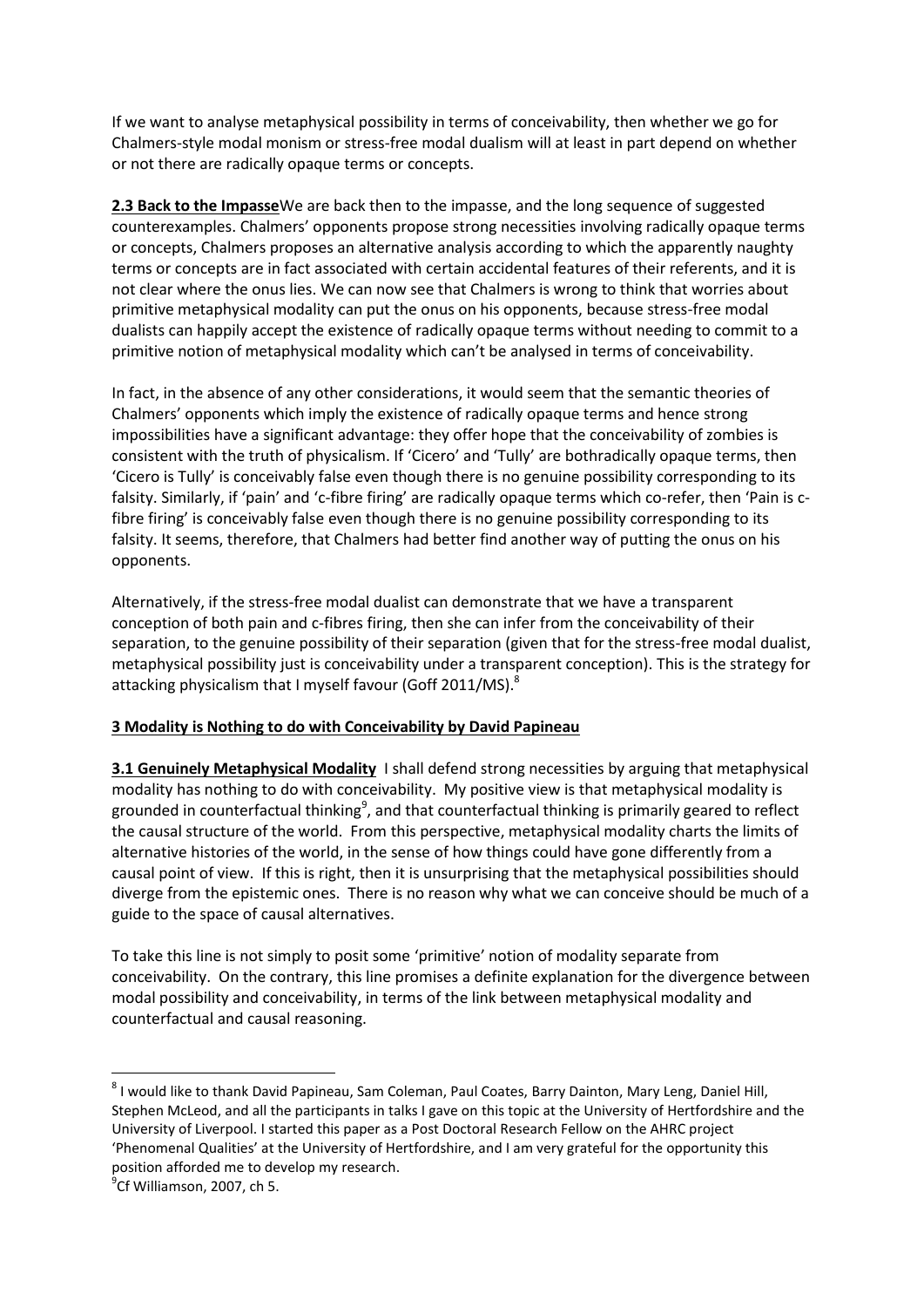Right at the end of 'The Two-Dimensional Argument against Physicalism', Chalmers expresses doubts about the prospects for non-conceivability explanations of modality, and in particular about whether they can avoid collapsing metaphysical possibility into natural possibility. In my view, this pessimism is misplaced. However, there is no question of demonstrating this by producing a fullfledged positive non-conceivability account of metaphysical modality in the space available here. Still, perhaps I can do something to motivate such an account, by showing that there are some obvious features of metaphysical modality that resist explanation in terms of conceivability.

**3.2 Father and Birthplaces**For Chalmers,we get metaphysical modality when we consider worlds counterfactually (what 'conceivably might have been the case') and epistemic modality when we consider worlds as actual (what 'conceivably might be the case'). He sees these simply as two different dimensions to conceivability, which is why he holds that the same space of worlds is involved and strong necessities therefore ruled out.

However, in the presentcontext we can scarcely take 'worlds' and 'ways of considering them' as given. Chalmers is supposed to be giving us an argument that the same 'worlds' are involved in both 'ways of considering' them, an argument which presumably hinges on the idea that 'counterfactual way of considering worlds'reflect independently given facts of conceivability just as much as 'considering worlds as actual'.

But it is not at all clear, to say the least, how the counterfactual way of considering worlds is supposed to be grounded in facts of conceivability. For example, consider the claim that 'David Papineau's father is Owen Papineau'. This states a metaphysical necessity because the 'secondary intension' of 'David Papineau' picks out the person David Papineau at all possible worlds and there are no possible worlds where that person's father is not Owen Papineau<sup>10</sup>. That is, when we consider 'worlds as counterfactual', 'David Papineau' never refers to someone who does not have Owen Papineau as a father.

But where did that come from? How are independently given facts of conceivability supposed to tell us that there are no possible worlds where David Papineau's father is not Owen Papineau? By way of comparison, note that there are plenty of possible worlds where David Papineau's birthplace is different from Como, his actual birthplace. So why are we entitled to assume that parents are necessary to people, but not birthplaces? This doesn't look like anything to do with conceivability. After all, it is no less conceivable that David Papineau's father is other than Owen than that his birthplace is other than Como. In the absence of some further story here, it looks as if the explanation of metaphysical modality in terms of secondary intensions, far from being grounded in facts of conceivability, is simply tracking some independently given structure of metaphysically modal facts.

Of course this does not yet decide the issue. Those who think that metaphysical possibility is grounded in conceivability will admit that the connection is not straightforward. After all, we all know, following Kripke, that possibility cannot be read straight off from conceivability—it is scarcely news that the conceivability of David Papineau's being sired by someone other than Owen does not guarantee its possibility. So, if there is a connection between metaphysical possibility and conceivability, it can't just be that the latter implies the former.

But what then is the connection? What exactly does conceivability have to do with the impossibility of my having a different father,but not a different birthplace? Even though both are initially

 10 I shall assume for the sake of the argument that parents are essential to their children. If you have doubts about this, feel free to substitute your favourite species of de re necessity. The argument will work equally well with any de re necessity, including identities (which are discussed explicitly in 3.4 below).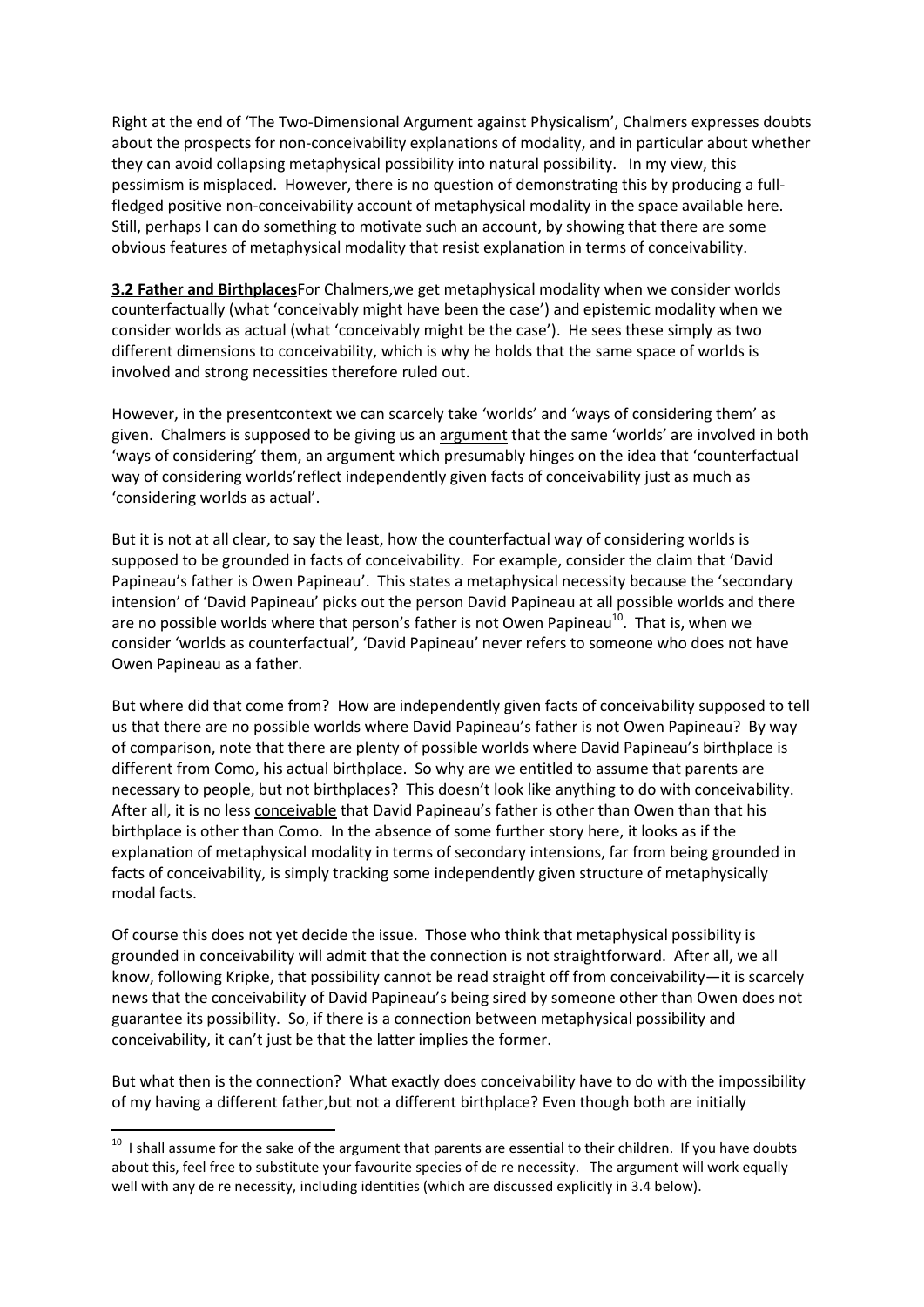conceivable, is there some further sense in which my having a different father that Owen is neverthelessless conceivable than my having a different birthplace than Como?

Perhaps the idea is that, once we know the relevant a posteriori facts, then different fathers are rendered inconceivable in a way that different birthplaces are not. After it is given that David Papineau's father is Owen and that his birthplace is Como, then it ceases to be conceivable that he has a different father, but not that he has a different birthplace.

But this suggestion does not bear much examination. Let us assume that my father is Owen Papineau. This supposition does indeed rule out that my father not be Owen. After all,'David Papineau's father is Owen and his father is not Owen' is a straight contradiction. But exactly the same applies to birthplaces. Assume my birthplace is Como. This assumption now similarly rules out that I am born elsewhere, for 'David Papineau's birthplace is Como and his birthplace is not Como' is equally a straight contradiction. Assuming the empirical facts doesn't seem to take us any closer to an asymmetry in conceivability which might explain why parents but not birthplaces are necessary.<sup>11</sup>

I have heard it proposed that an asymmetry will emerge if we make sure we are dealing with dere propositions. But this does not help either, as long as what is at issue is the conceivability of de re non-modal contents (I will come to modal contents in a second). I take it that a de re proposition is a singular proposition, for instance one that has the particular person David Papineau as part of its content. Well, focus on such propositions as much as you like—make sure you are thinking of David Papineau, that particular person. It surely remains conceivable both that his father not be Owen and his birthplace not be Como, while it remains inconceivablethat his father is Owen and not Owen, and that his birthplace is Como and not Como. Again, we seem to lack any asymmetry in conceivability with which to account for the different modal status of parents and birthplaces.

**3.3 Inconceivable Modal Contents**What about the contrast between 'David Papineau has a different birthplace than his actual birthplace' and 'David Papineau has a different father than his actual father'? Well, now we do plausibly get an asymmetry in conceivability. It is conceivable that David Papineau was born somewhere different from his actual birthplace, but not that he was sired by someone different from his actual father. However, this is no good for those who want to explain metaphysical modality in terms of conceivability. If such an explanation is not to be trivial, the statements whose conceivability or inconceivability is supposed to ground modal possibilities or necessities had better not themselves contain modal notions. The references to actualityin the statements above violate this requirement.

The point is clearest if we consider such 'modal introduction conditionals' as: 'Ifwater is H<sub>2</sub>O, then necessarily water is H<sub>2</sub>O' or 'If David Papineau's father is Owen Papineau, then necessarilyDavid Papineau's father is OwenPapineau'. Nothing in my position requires me to deny that these claims are a priori and their negations inconceivable. But this is not what is needed for an explanation of metaphysical modality in terms of conceivability. Such an explanation is supposed to explain the nature of modality in terms of the conceivability or inconceivability of non-modal claims. The conceivability or otherwise of claims with explicitly modal contents is beside the point. Such claims simply take for granted the modal notions that we are trying to analyse.

The same point applies, if not quite so obviously, to the suggested explanation of the modal asymmetry between fathers and birthplaces in terms of the differential conceivability of particular people lacking their actual fathers or birthplaces. To talk of fathers or birthplaces that are

**.** 

 $11$ CfSonia Roca-Royes'incisive and wide-ranging'Conceivability and de re modal knowledge' (2011) which argues in far greater detail than is possible here that the supposition of such facts as that water is H<sub>2</sub>O in no sense renders their negations inconceivable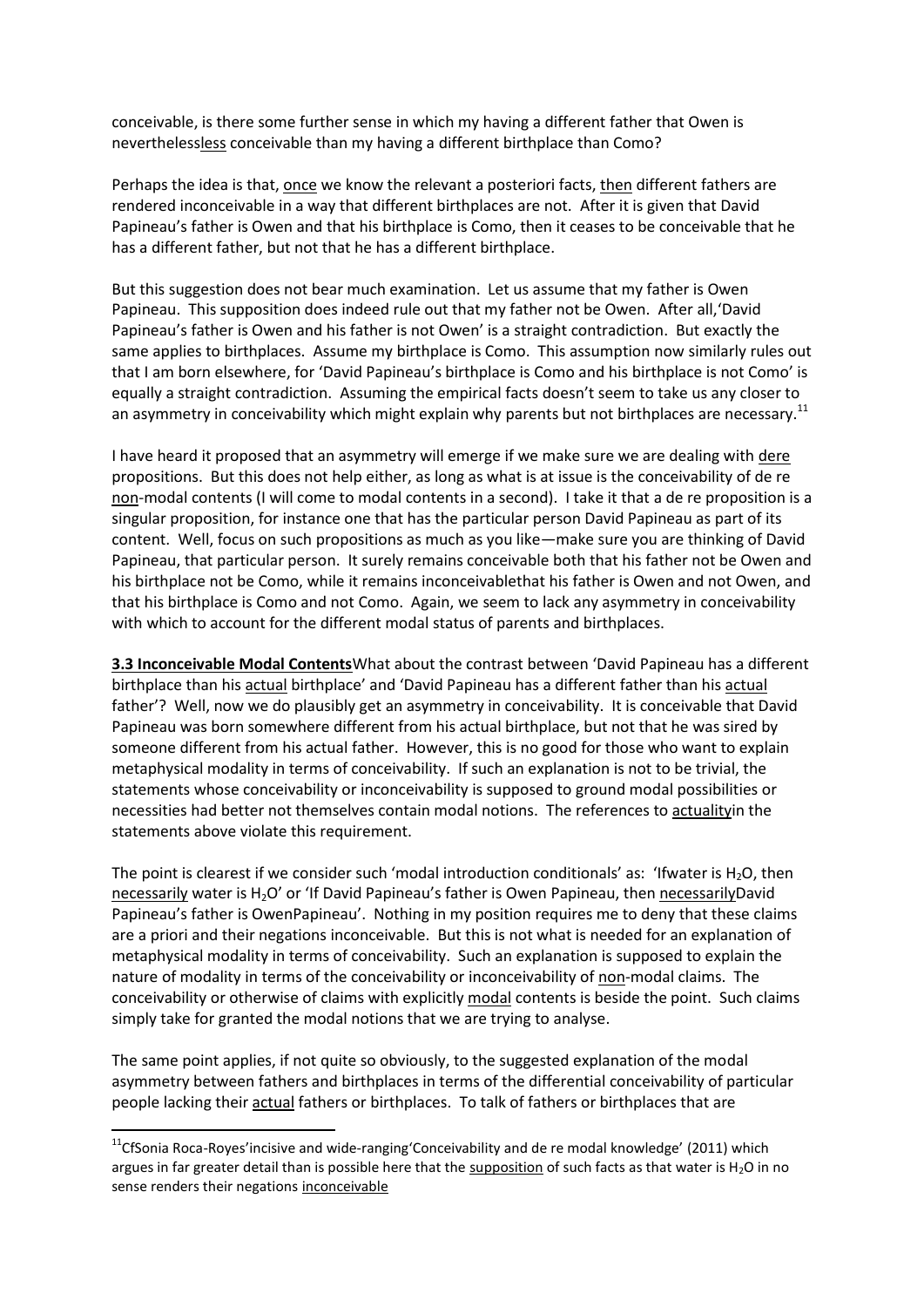differentfrom actual ones is already to trade in modal notions, since this talk refers to the putative fathers and birthplaces that you might possibly have had. Again, such talk assumes just the kind of modal notions whose content we are trying to be elucidate.

Perhaps it is worth dwelling on this point for a moment. Let us suppose, for the sake of the argument, that the structure of the modal realm is indeed determined quite independently of anything to do with conceivability, perhaps in some such way as suggested at the beginning of this section. Then of course it is open to us to form concepts—such as necessary, possible, actual, and so on—to refer to aspects of what we take this modal realm to contain. And then no doubt certain claims involving these concepts will become inconceivable for us ('You could have been sired by someone different from your actual father'). But this does not mean that the realm that these concepts refer to itself depends in any way on what is conceivable.

Consider an analogy. Suppose that we coin the concept metabolicto pick out facts which involve the workings of living bodies. Then it will presumably become inconceivable, say, that 'Human blood circulates oxygen, yet it is not metabolic that human blood circulates oxygen'. But this surely does not show that the metabolic facts are grounded in what is conceivable, in the way that Chalmers holds the metaphysically modal facts are.<sup>12</sup>

What about Philip Goff's suggestion in the last section that metaphysical possibility can be grounded specifically in what istransparently conceivable? The points I have made so far do not bear directly on this thesis, as transparent conceivability is not guaranteed by ordinary conceivability. Maybe 'David Papineau's father is not Owen Papineau' is ordinarily conceivable, but not transparently conceivable, in line with the idea that only transparent conceivability ensures metaphysical possibility.

However, my argument so far does put a significant amount of pressure on the idea of transparent concepts. To account for the metaphysical possibility of David Papineau being born somewhere else than Como, we will need a transparent concept that renders this conceivable. But we don't want this same transparent concept to render it conceivable that David Papineau's father not be Owen Papineau, on pain of ending up with a corresponding metaphysical possibility. So it looks as if transparent concepts of particular people will have to include information about their parents, but not about their birthplaces. You are only conceiving David Papineautransparently when you conceive him as having Owen as his father, though you can well conceive him transparently without knowing Como is his birthplace. It is an interesting question whether these constraints on transparent concepts can be independently motivated, as opposed to simply being read off what we already know about the space of metaphysical modality. Such a motivation will be needed to allay the suspicion that the relevant notion of a 'transparent' concept has simply been cooked up to deliver the right modal answers and therefore fails to offer a genuine explanation of metaphysical modality.

**3.4 Two Different Spaces**Some readers may have been wondering whether the disconnection between conceivability and possibility isspecific to de re modality, and whether it cantherefore be put to one side as a special case.

Well, the disconnection is indeed specific to de re modality. If we put de re modal claims to one side, then necessary truth would line up nicely with a priority, and contingency with a posteriority,

1

 $12$ In 2010 footnote 3 p. 188 Chalmers suggests that specific modal profiles are associated a priori with names of spatiotemporal objects (his example are 'Goliath' for the statue and 'Lump' for the piece of clay). This seems right. But,as above, this will yield no explanation of modal facts in terms of the conceivability of non-modal contents, given that the concepts expressed by the relevant names will contain explicitly modal information.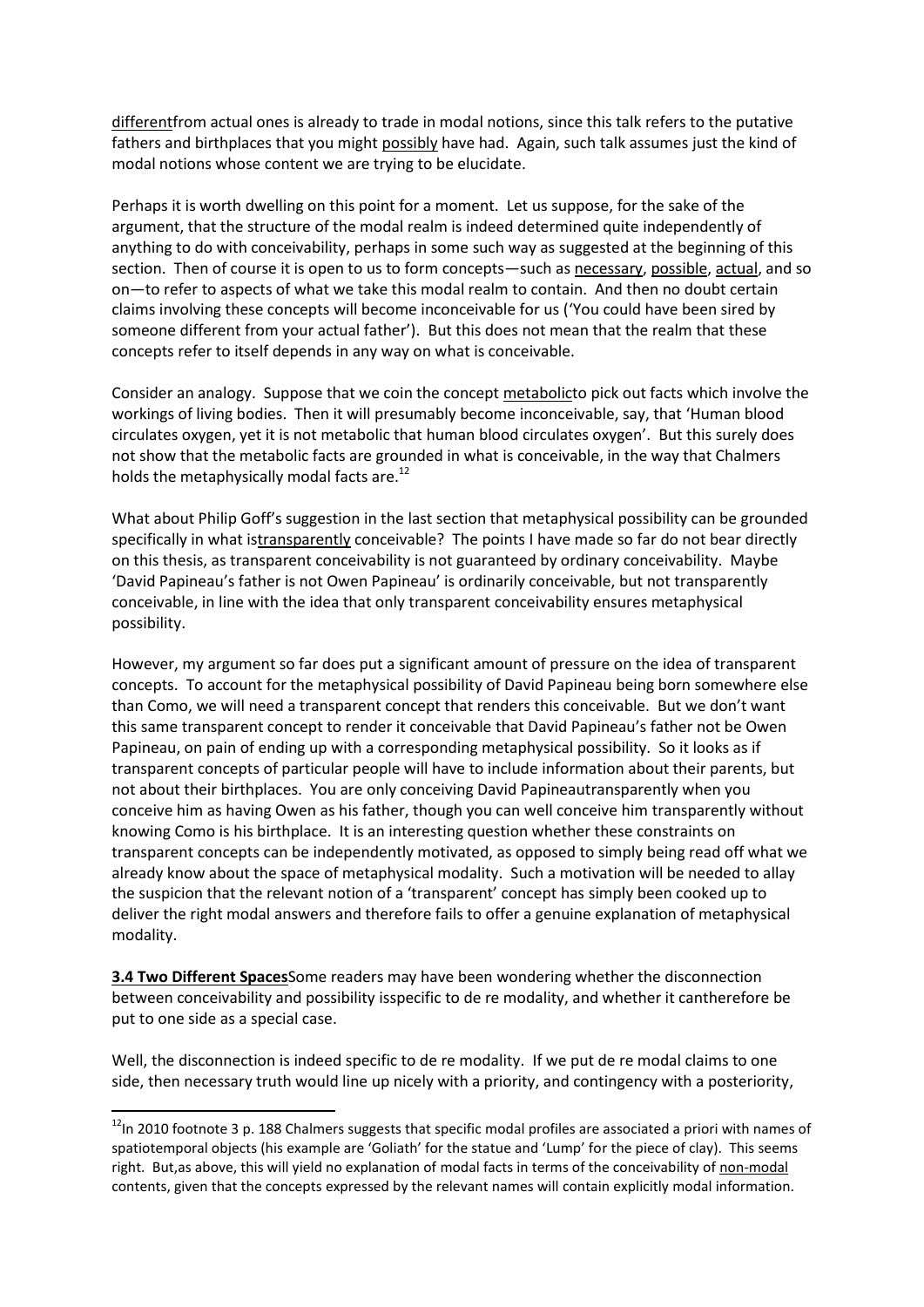which would leave us with no a posteriori necessities of any kind, and so a fortiori no strong necessities.

However, in the present contextof argument, de re modality can scarcely be viewed as a special case. Chalmers' anti-physicalist case hinges crucially on the thesis that the conceivability-possibility link applies in the de re realm as much as elsewhere. (Thus his physicalist opponents maintain that certain de re brain-mind claims are necessarily true though conceivably false; Chalmers retorts that even in these de re cases conceivable falsity must point to a genuine possibility of brain-mind dissociation.)

What if we focus on the necessity of identity? Maybe such esoteric de re necessities as the necessity of parents can't be grounded in conceivability. But perhaps the more basic necessity of identity can be so grounded. And maybe this will be enough for Chalmers. Physicalism isn't always phrased as an identity thesis. But it can arguably always be forced into this mode.<sup>13</sup> So perhaps it will suffice to block physicalism if it can be argued that, for identity claims at least, modality is grounded in conceivability, and strongly necessary a posteriori identities are therefore unacceptable.

But the points made so far allow us to see that even the necessity of identity is nothing to do with conceivability. Of course, when we 'consider worlds counterfactually', we will find none where Cicero is not Tully. But this cannot be explained in terms of inconceivability. Just as 'secondary intensions' needed to be constructed post-hoc to track such independently-fixed de re modal facts as that parents are necessary to their offspring, so too do they need to be constructed post-hoc to track the independently-fixed necessity of identity. I argued earlier that appeals to conceivability do nothing to explain why there are no metaphysicallypossible worlds where David Papineau's father is not Owen. By the same coin, appeals to conceivability cast no light on the lack of anymetaphysically possible worlds where Cicero is not Tully.

Of course, the necessity of identity is forced on us as soon as we allow that the same entities can be denizens of different 'possible worlds'. Once we countenance such trans-world existence, then it is open to us to quantify into modal contexts, or to construct rigid designators which track such entities across worlds—and then a familiar argument which appeals to no more than the indiscernibility of identicals takes us quickly to the necessity of identity.

But there is nothing in considerations of conceivability themselves to call for trans-world existence. Trans-world existence is needed to deal with de re necessities, not to track questions of conceivability.

Remember that it is conceivable that 'Cicero  $\neq$  Tully'. So, as far as conceivable scenarios go, we need to admit a scenario which contains both a 'Cicero' and a different 'Tully'. Is either of these personages the same entity as the real Cicero? If we are working only with scenarios generated by facts of conceivability, this looks like a funny question. This is because the apparatus of conceivable scenarios does not itself require us to suppose that real people (such as the actual Cicero) can be denizens of non-actual scenarios.

The reason we want to allow that real people can inhabit non-actual worlds is not to model conceivability, but precisely to let us address such de re modal questions as whether Cicero, that very person, might have had a different father, or a different birthplace. Trans-world existence, and the necessity of identity which follows, are thus corollaries of our concern with de re modal questions, and so no more grounded in questions of conceivability than they are. We need them to

**.** 

<sup>&</sup>lt;sup>13</sup>CfPapineau 2011 footnote 1.